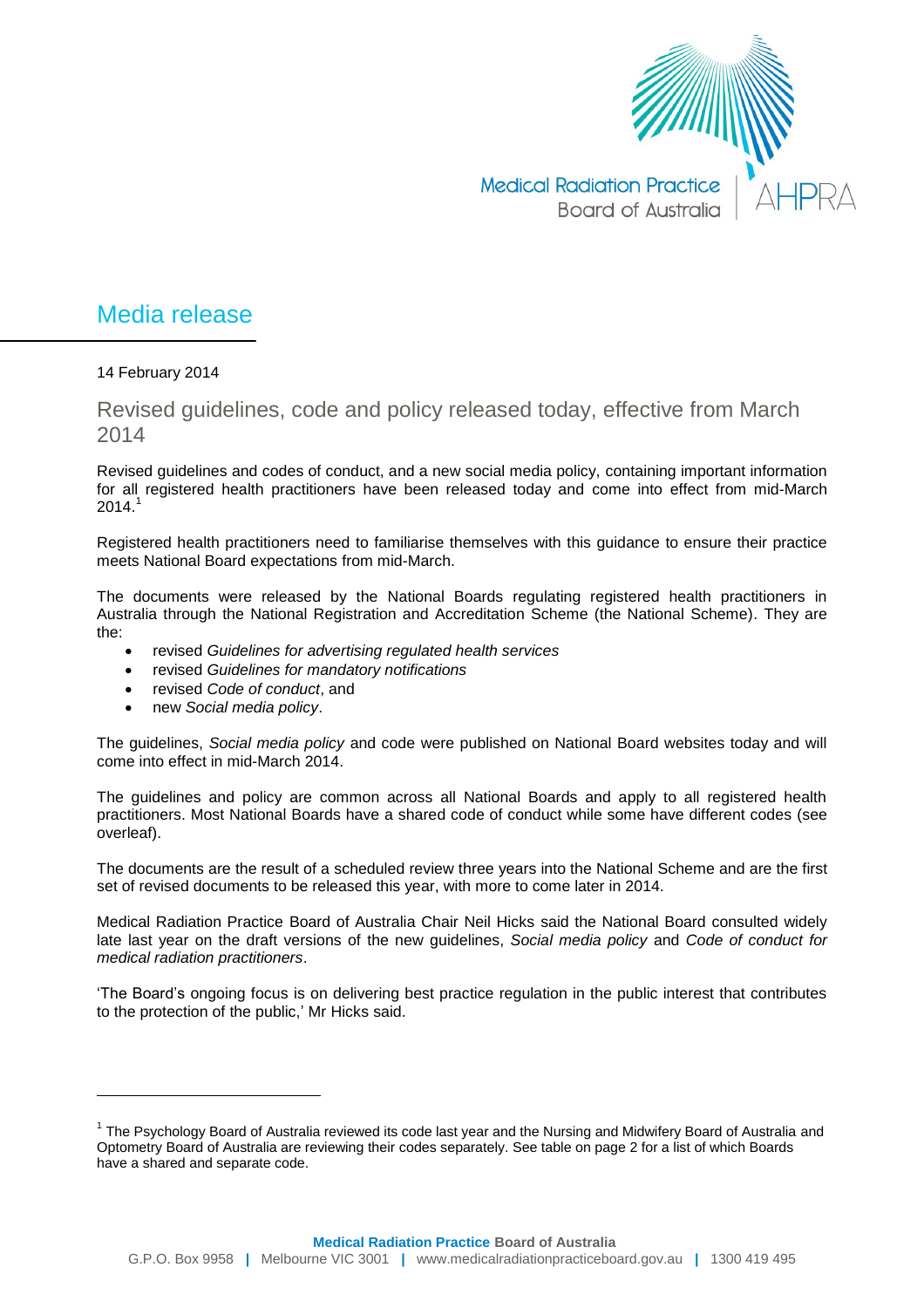'In joining with other National Boards, the combined experiences from the first three years of the National Scheme have been applied to develop requirements that reflect the commonality of good practice by registered health practitioners across Australia.

'The revised codes and guidelines are clear and make it easier for practitioners to understand their obligations, and for members of the community to understand what is expected of health practitioners.'

Australian Health Practitioner Regulation Agency (AHPRA) Chief Executive Officer, Mr Martin Fletcher, said the decision was made to publish the documents now to help practitioners, employers and members of the community understand what National Boards expect from practitioners.

'It's important that practitioners know and understand their obligations. By publishing these documents five weeks before they come into effect, practitioners, in particular, can start to be ready for when they come into effect in mid-March. It's also important for employers of health practitioners and interested members of the community to be able to see and understand this guidance,' Mr Fletcher said.

| <b>National Board</b>                                                            | <b>Code of conduct (revised)</b>                                                   | <b>Advertising</b><br>guidelines<br>(revised) | <b>Mandatory</b><br>notifications<br>guidelines<br>(revised) | <b>Social media</b><br>policy (new)        |
|----------------------------------------------------------------------------------|------------------------------------------------------------------------------------|-----------------------------------------------|--------------------------------------------------------------|--------------------------------------------|
| <b>Aboriginal and Torres</b><br><b>Strait Islander Health</b><br><b>Practice</b> | Shared code                                                                        | Common to<br>all National<br><b>Boards</b>    | Common to<br>all National<br><b>Boards</b>                   | Common to<br>all National<br><b>Boards</b> |
| <b>Chinese Medicine</b>                                                          | Shared code                                                                        |                                               |                                                              |                                            |
| <b>Chiropractic</b>                                                              | Shared code<br>minor<br>with<br>modifications                                      |                                               |                                                              |                                            |
| <b>Dental</b>                                                                    | Shared code                                                                        |                                               |                                                              |                                            |
| <b>Medical</b>                                                                   | code,<br>Good<br>Separate<br>medical practice                                      |                                               |                                                              |                                            |
| <b>Medical Radiation</b><br><b>Practice</b>                                      | Shared code with<br>minor<br>modifications                                         |                                               |                                                              |                                            |
| <b>Nursing and Midwifery</b>                                                     | Separate<br>code,<br>review<br>progressing separately                              |                                               |                                                              |                                            |
| <b>Occupational Therapy</b>                                                      | Shared code                                                                        |                                               |                                                              |                                            |
| <b>Optometry</b>                                                                 | Shared code<br>with<br>minor<br>modifications,<br>review<br>progressing separately |                                               |                                                              |                                            |
| Osteopathy                                                                       | Shared code                                                                        |                                               |                                                              |                                            |
| Pharmacy                                                                         | Shared code<br>with<br>minor<br>modifications                                      |                                               |                                                              |                                            |
| Physiotherapy                                                                    | Shared code                                                                        |                                               |                                                              |                                            |
| <b>Podiatry</b>                                                                  | Shared code                                                                        |                                               |                                                              |                                            |

## **Published today**